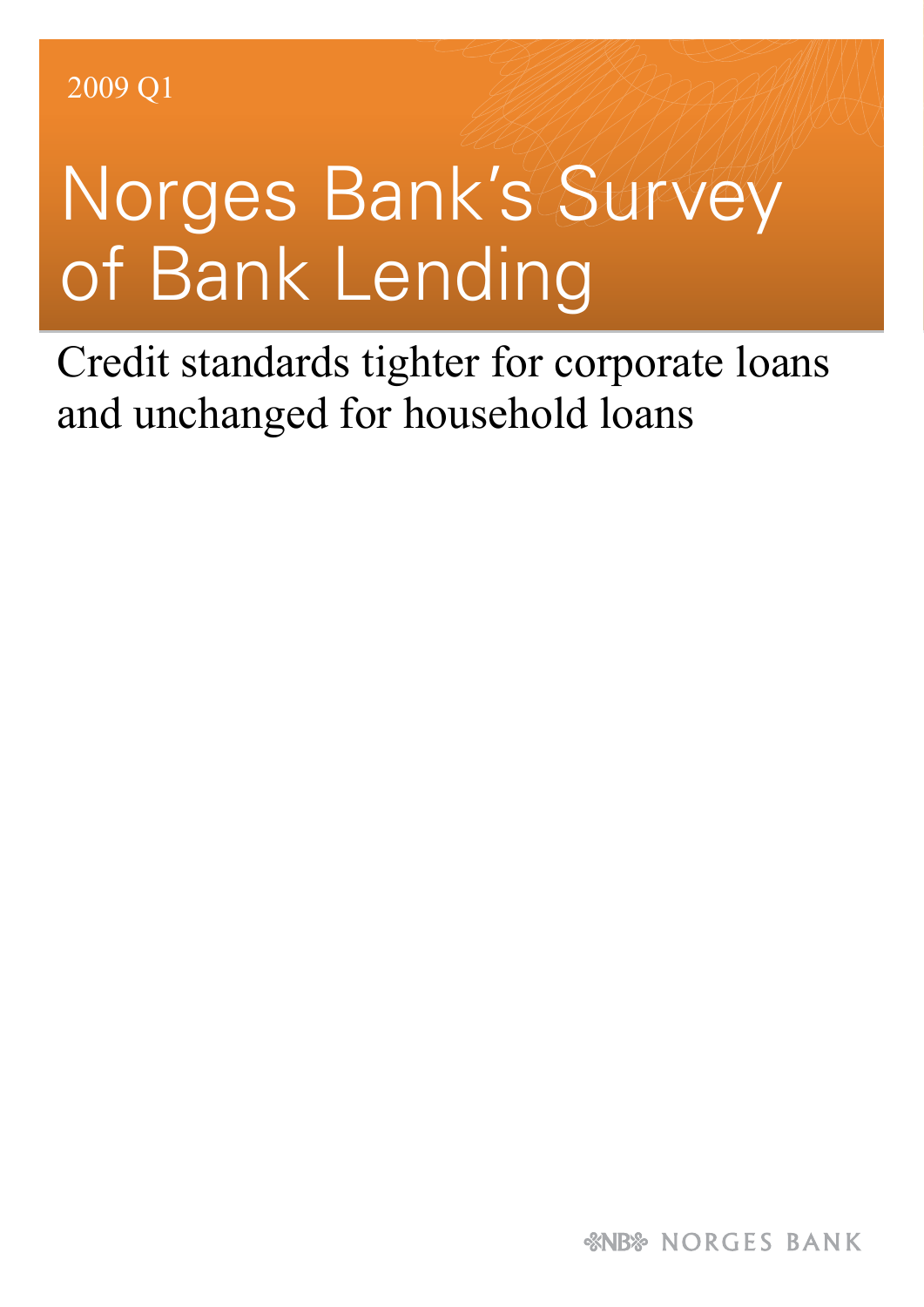

responses in the survey. The blue bars show developments over the past quarter. The red diamonds show expectations over the next quarter. The red diamonds have been moved forward one quarter Negative net percentage balances indicate falling demand

Source: Norges Bank





Source: Norges Bank



**Chart 3** Change in loan conditions for households. Net

Positive net percentage balances for lending margins indicate higher lending margins and therefore tighter credit standards. Negative net percentage balances for maximum LTI ratio, maximum LTV ratio and use of interest-only periods indicate tighter credit standards Source: Norges Bank

## **Norges Bank's Survey of Bank Lending 2009 Q1**

*Banks continued to tighten credit standards for corporate loans, while credit standards for household loans were approximately unchanged from 2008 Q4 to 2009 Q1. Banks expect credit standards for enterprises to tighten further in 2009 Q2 and to remain approximately unchanged for households. Banks report that household and corporate demand for loans fell from 2008 Q4 to 2009 Q1. Corporate demand for loans is expected to fall further in Q2. Banks expect household demand for loans to pick up ahead.* 

Norges Bank's Survey of Bank Lending for 2009 Q1 was conducted in the period 27 March 2009 - 10 April 2009. The respondents were asked to assess developments in credit standards and credit demand in 2009 Q1 compared with 2008 Q4 and expected developments in 2009 Q2 compared with 2009 Q1.

The banks in the survey use a scale of five alternative responses to indicate the degree of change in credit standards, terms and conditions and demand. Banks that report that conditions have changed 'a lot' are assigned twice the score of those reporting that conditions have changed 'a little'. The responses are weighted by the banks' shares of the change in lending to households and to non-financial corporations respectively. The resulting net balances are scaled to lie between -100% and 100%. If all the banks in the sample report some tightening of credit standards, the net percentage balance will be -50%. If some of the banks have tightened their credit standards a little without the other banks changing their credit standards, the net percentage balance will lie between 0 and -50%. If all the banks in the sample have substantially tightened their credit standards, the net percentage balance will be -100%.

## *Lending to households*

Banks reported that total household credit demand slowed less sharply than expected in 2009 Q1 (see Chart 1). Household demand for fixed-rate loans rose from 2008 Q4 to 2009 Q1. Banks expect total household demand for loans to increase in 2009 Q2.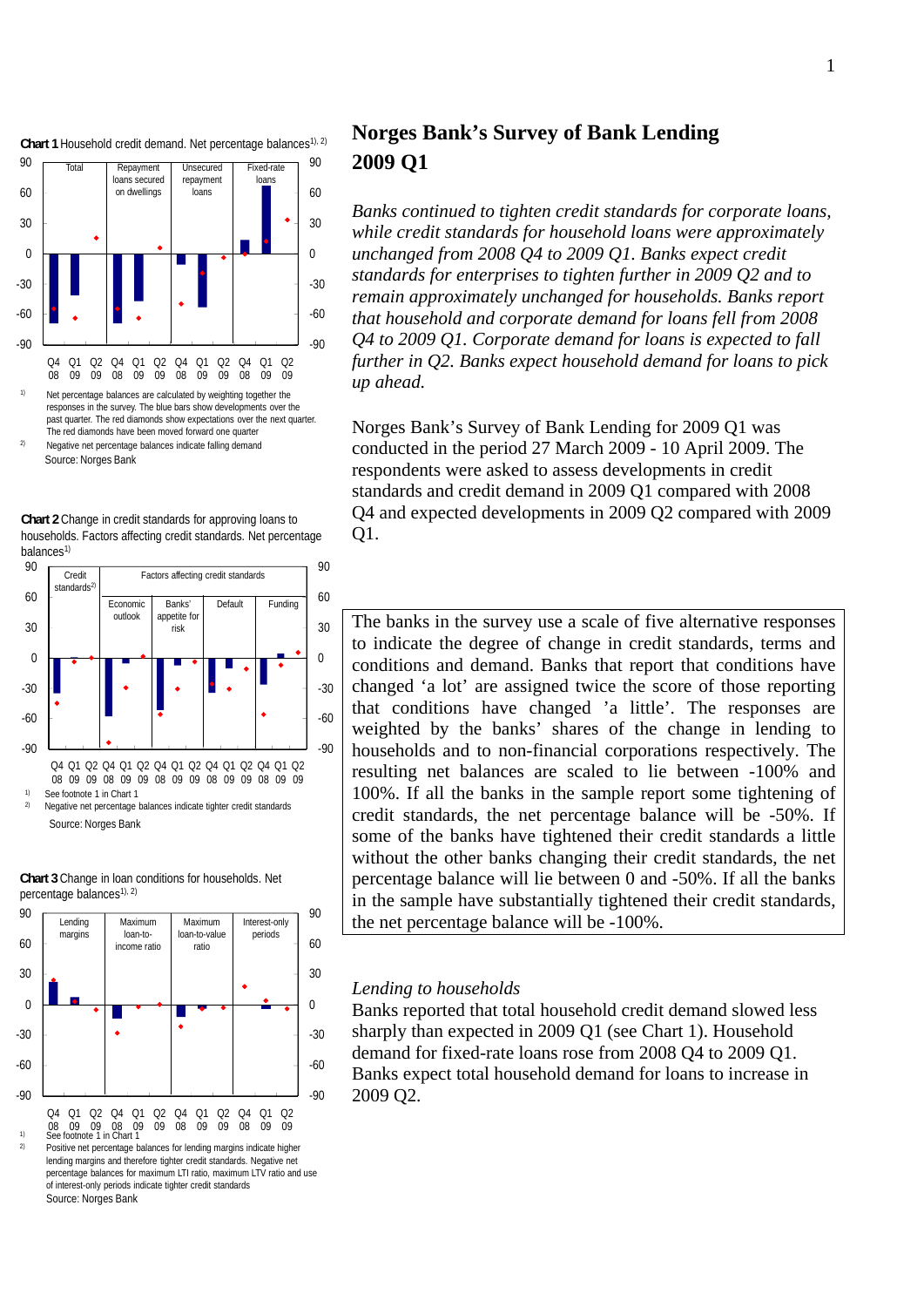**Chart 4** Credit demand from non-financial corporations and drawdowns of credit lines. Net percentage balances<sup>1), 2)</sup>



-90 -60 -30  $\theta$ 30 60 90  $-90$ -60 -30  $\Omega$ 30 60 90 Total Commercial real estate non-financial corporations. Net percentage balances<sup>1), 2)</sup>

**Chart 5** Change in credit standards for approving loans to

Q4 08 Q1 09 Q2 09 Q4 08 Q1 09 Q2 09

Source: Norges Bank <sup>1)</sup> See footnote 1 in Chart 1<br><sup>2)</sup> Negative net percentage balances indicate tighter credit standards

**Chart 6** Factors affecting credit standards for approving loans



Q4 Q1 Q2 Q4 Q1 Q2 Q4 Q1 Q2 Q4 Q1 Q2 Q4 Q1 Q2 Q4 Q1 Q2 08 09 09 08 09 09 08 09 09 09 09 09 09 09 09 09 09 09 09

See footnote 1 in Chart 1<br>Negative net percentage balances indicate that the factor has contributed to tighter credit standards

Source: Norges Bank 3) A new factor introduced in Q4 2008 Banks' credit standards for loans to households were approximately unchanged in 2009 Q1 (see Chart 2). Most of the factors listed in the questionnaire, in particular defaults, banks' risk appetite and market share objectives, contributed to tighter credit standards. Improvements in the funding situation, however, pointed towards an easing in credit standards in 2009 Q1. The importance of the economic outlook for credit standard tightening declined considerably in 2009 Q1. In 2009 Q2, the banks expect credit standards for households to remain unchanged compared with 2009 Q1.

Loan conditions for households were approximately unchanged from 2008 Q4 (see Chart 3). Banks expect loan conditions to remain relatively unchanged ahead.

## *Lending to non-financial corporations*

Banks reported that credit demand from non-financial corporations fell further in 2009 Q1 compared with 2008 Q4 (see Chart 4). The decline was as expected. The decline in credit demand from small and medium-sized enterprises is particularly pronounced. Demand for fixed-rate loans increased in 2009 Q1. Drawdowns of credit lines increased further in 2009 Q1 compared with 2008 Q4. Banks expect lower credit demand from non-financial corporations in 2009 Q2 and increased drawdowns of credit lines.

Banks tightened credit standards on loans to non-financial corporations further in 2009 Q1 (see Chart 5). The tightening was approximately in line with expectations. Banks expect tightening on loans to non-financial corporations to continue in 2009 Q2. If oil prices remain low, banks reported that credit standards will be tightened in particular for the offshore and shipping sectors in the period ahead.

All the factors in the survey contributed to the tightening of credit standards for non-financial corporations in 2009 Q1 (see Chart 6). The economic and sector-specific outlook contributed most to credit standard tightening, followed by banks' risk appetite, defaults, capital adequacy and the funding situation. Banks expect tightening to continue ahead, particularly as a result of economic and sector-specific prospects, banks' risk appetite and defaults.